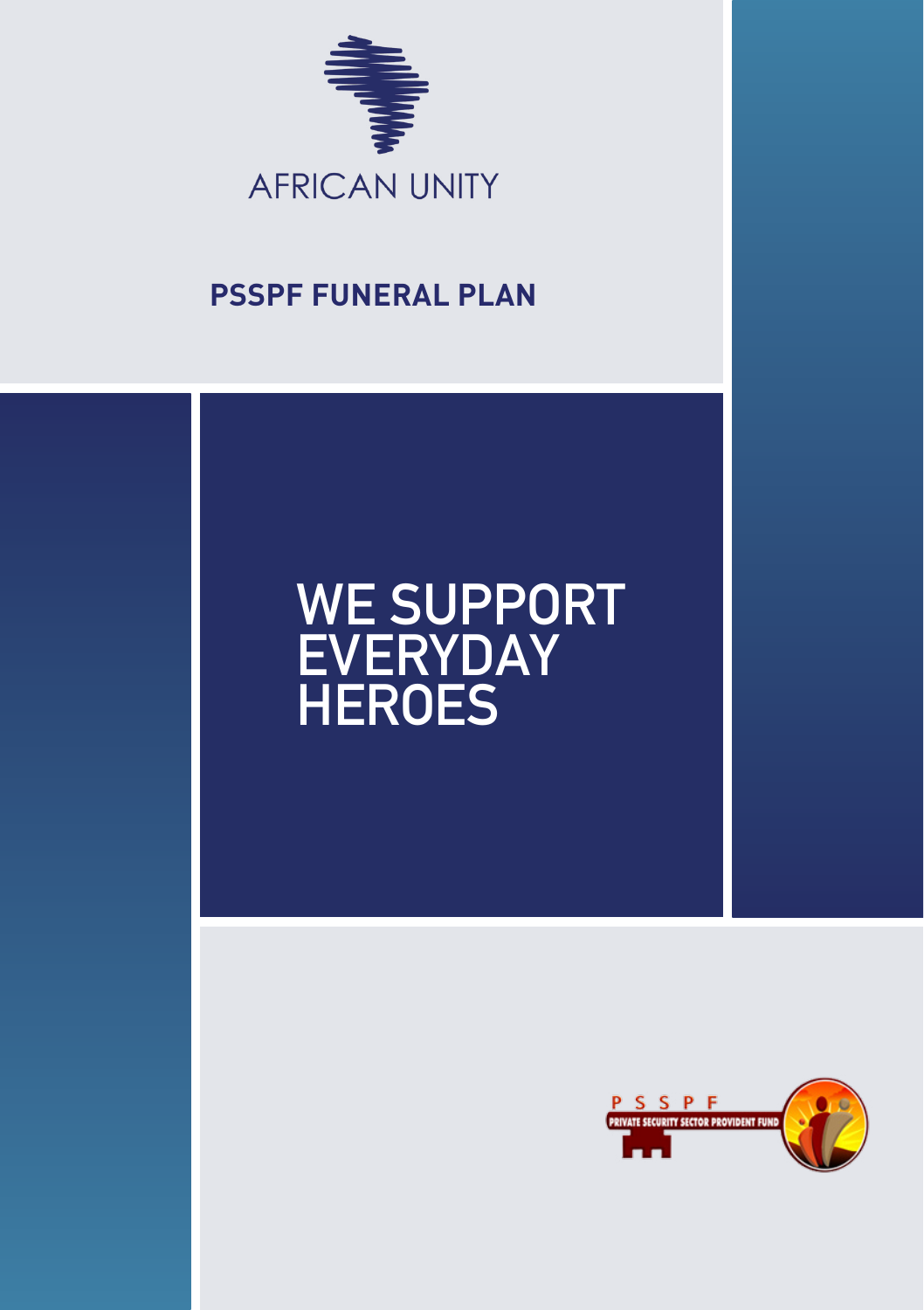

### **FUNERAL BENEFITS**

| Main member                                     | R30,000              |
|-------------------------------------------------|----------------------|
| Spouses (4) - per annum                         | R30,000              |
| Child 14 to 21 (up to 29 if studying full-time) | R30,000              |
| Child 6 to 13                                   | R <sub>19</sub> ,000 |
| Child 1 to 5                                    | R <sub>14,000</sub>  |
| Child 0 to 11 months (including stillborn)      | R 7,500              |
| No waiting period                               |                      |

## **ADDITIONAL BENEFITS**

- Repatriation of mortal remains for family
- Unlimited children under 21 years old (biological or legally adopted)
- Unlimited day storage for main member only
- Tombstone benefit for main member only (not cash transferable)
- Trauma, Assault and HIV Counselling for main member and family
- Legal assistance for main member and family
- Accidental Disability benefit for main member up to maximum of R120,000 (subject to underwriting disability table)
- Dismissal Cover for 1 month
- 26 Hour Call Centre

### **ADDITIONAL NEW BENEFITS**

#### Funeral Packages

- Network includes Martins
- Different options available
- Full package that includes coffin, hearse, funeral programs, flowers, tents and decorations at grave site, chairs, table with refreshments at grave, etc.

#### Emergency Evacuation

- Emergency medical advice and assistance hotline
- Emergency medical response to the scene of a medical emergency for you as the main member
- Medical transportation to nearest medical facility for you as the main member

#### Free Financial Education

African Unity is one of the first Insurers to implement a financial education programme – to make financial education available to you

#### Debt Counselling

- Free consultation with an accredited NCR professional that will provide you with an overview of your indebtedness